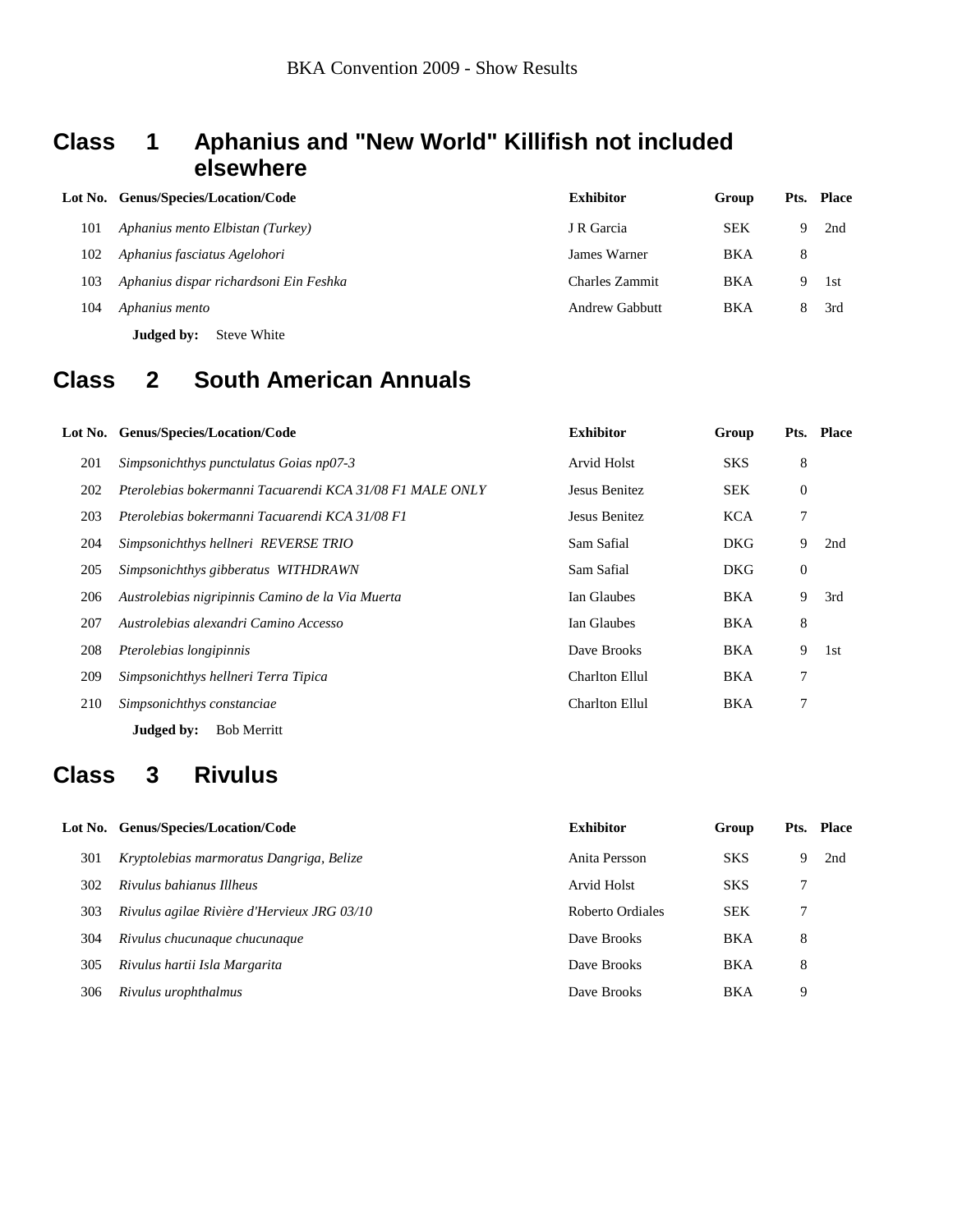| 307 | Rivulus magdalenae Columbia   | Brian Smith | <b>BKA</b> | Q | 3rd |
|-----|-------------------------------|-------------|------------|---|-----|
| 308 | Rivulus weberi                | Jack Holmes | BKA        |   |     |
| 309 | Rivulus rectocaudatus         | Jack Holmes | <b>BKA</b> |   | 1st |
|     | <b>Judged by:</b> Steve White |             |            |   |     |

## **Class 4 Nothobranchius, Fundulosoma and Pronothobranchius**

|     | Lot No. Genus/Species/Location/Code                   | <b>Exhibitor</b>    | Group       |                  | Pts. Place |
|-----|-------------------------------------------------------|---------------------|-------------|------------------|------------|
| 401 | Fundulosoma thierryi Ada GH 06-5                      | Anita Persson       | <b>SKS</b>  | 7                |            |
| 402 | Fundulosoma thierryi Ada GH 06-5                      | Anita Persson       | <b>SKS</b>  | 7                |            |
| 403 | Nothobranchius sp. Save River MZCS 08/112 MALE ONLY   | H Hengstler         | <b>DKG</b>  | $\boldsymbol{0}$ |            |
| 404 | Nothobranchius sp. Save River MZCS 08/112             | H Hengstler         | <b>DKG</b>  | 7                |            |
| 405 | Nothobranchius malaissei Sange WITHDRAWN              | <b>Arvid Holst</b>  | <b>SKS</b>  | $\boldsymbol{0}$ |            |
| 406 | Nothobranchius hassoni Bukeya DRCH 08-10              | H Hengstler         | <b>DKG</b>  | 8                |            |
| 407 | Nothobranchius orthonotus MZCS 08/122                 | Mr V. & O. Sedlacek | <b>CZKA</b> | 7                |            |
| 408 | Nothobranchius ruudwildekampi Mbezi River TZN 09/5    | Ellis Eyre          | BKA         | 9                | 2nd        |
| 409 | Nothobranchius hengstleri Nassoro MZHL 05/14 Trio     | Ellis Eyre          | <b>BKA</b>  | 8                |            |
| 410 | Nothobranchius eggersi Ukuni TZ 2008-27               | Ian Glaubes         | BKA         | 6                |            |
| 411 | Nothobranchius korthausae Red MALE ONLY               | Ian Glaubes         | BKA         | $\theta$         |            |
| 412 | Nothobranchius korthausae Kisiko TAN RB 05-47         | Alberto Reis        | <b>APK</b>  | 8                |            |
| 413 | Nothobranchius kafuensis Kayuni State Farm            | Alberto Reis        | APK         | 8                |            |
| 414 | Nothobranchius korthausae Kisiko TAN RB 05-47         | Alberto Reis        | <b>APK</b>  | 9                | 1st        |
| 415 | Nothobranchius malaissei Sange DRCH 2008-6            | Tom Ver Eecke       | BKV         | $\,8\,$          |            |
| 416 | Nothobranchius janpapi Ruvu River TZN 09-4            | Tom Ver Eecke       | <b>BKV</b>  | 9                | 3rd        |
| 417 | Nothobranchius rachovii Beira 98 TRIO                 | Tom Ver Eecke       | <b>BKV</b>  | 7                |            |
| 418 | Nothobranchius albimarginatus Kiparanganda TZN09-7    | Tom Ver Eecke       | <b>BKV</b>  | 9                |            |
| 419 | Nothobranchius sp. aff. janpapi Pakacha TZN 08-28     | Tom Ver Eecke       | <b>BKV</b>  | 6                |            |
| 420 | Nothobranchius furzeri Gona Re Zhou (original strain) | Tom Ver Eecke       | <b>BKV</b>  | 8                |            |
| 421 | Nothobranchius furzeri Bala-Bala MZCS 08-122          | Tom Ver Eecke       | <b>BKV</b>  | 8                |            |
| 422 | Nothobranchius flammicomantis Kisaki TAN 95-5         | Tom Ver Eecke       | BKV         | 9                |            |
| 423 | Nothobranchius ugandensis Butiaba, 3 Km. N. UGJ 99-13 | Tom Ver Eecke       | <b>BKV</b>  | 7                |            |
| 424 | Nothobranchius hengstleri Nassoro MZHL 2005-14        | <b>Brian Tate</b>   | BKA         | 9                |            |
| 425 | Nothobranchius hassoni Bukeya DRCH 08-10              | Ian Sainthouse      | <b>BKA</b>  | 8                |            |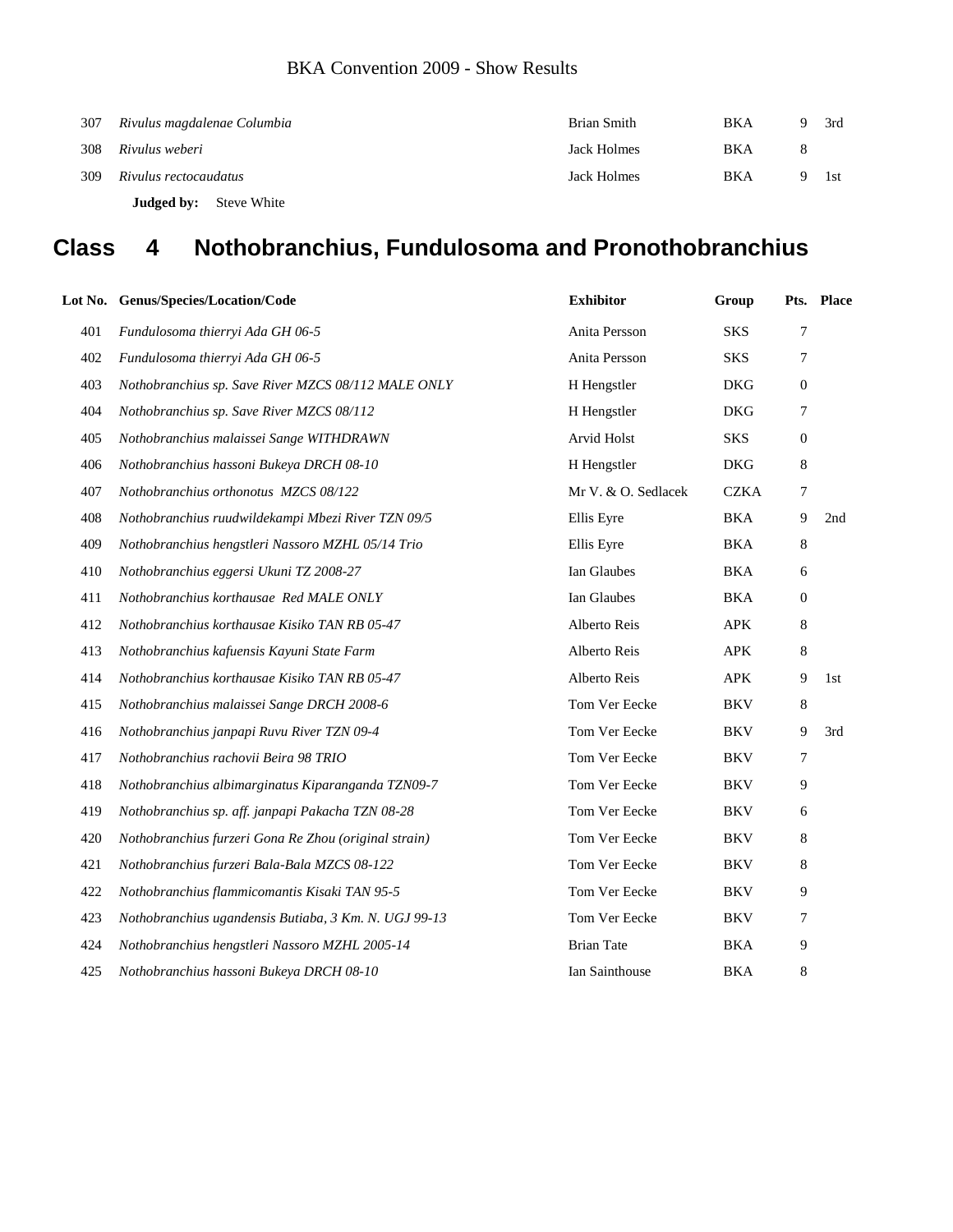| 426 | , Nothobranchius foerschi     | Charlton Ellul        | <b>BKA</b> |  |
|-----|-------------------------------|-----------------------|------------|--|
|     | Nothobranchius fuscotaeniatus | <b>Andrew Gabbutt</b> | BKA        |  |

**Judged by:** Chris Cheswright

### **Class 5 Epiplatys, Aplocheilus, lampeyes and "Old World" Killifish not included elsewhere**

|     | Lot No. Genus/Species/Location/Code                     | <b>Exhibitor</b>        | Group       |   | Pts. Place |
|-----|---------------------------------------------------------|-------------------------|-------------|---|------------|
| 501 | Lacustricola pumilus Burundi CI 2008 MALE ONLY          | Anita Persson           | <b>SKS</b>  | 7 |            |
| 502 | Pseudepiplatys annulatus                                | <b>Roberto Ordiales</b> | <b>SEK</b>  | 8 |            |
| 503 | Epiplatys fasciolatus fasciolatus Malifu GCLR 06/29     | Mr. I. Rudicky          | <b>CZKA</b> | 9 | 2nd        |
| 504 | Procatopus similis Kumba GPE 90                         | Mr. I. Rudicky          | <b>CZKA</b> | 7 |            |
| 505 | Pseudepiplatys annulatus Harbel EP 82                   | Ellis Eyre              | <b>BKA</b>  | 7 |            |
| 506 | Epiplatys dageti monroviae                              | Stephen White           | <b>BKA</b>  | 9 |            |
| 507 | Epiplatys roloffi Senebou                               | Stephen White           | <b>BKA</b>  | 8 |            |
| 508 | Pachypanchax sakaramyi                                  | Stephen White           | <b>BKA</b>  | 8 |            |
| 509 | Aplocheilus lineatus                                    | Dave Brooks             | <b>BKA</b>  | 9 |            |
| 510 | Aplocheilus kirchmayeri Bogmalo Beach - Goa INF 08-3 F1 | Alberto Reis            | <b>APK</b>  | 8 |            |
| 511 | Pseudepiplatys annulatus                                | Alberto Reis            | <b>APK</b>  | 8 |            |
| 512 | Pseudepiplatys annulatus                                | Charles Day             | <b>BKA</b>  | 6 |            |
| 513 | Aplocheilus lineatus Gold                               | Charles Day             | <b>BKA</b>  | 9 | 3rd        |
| 514 | Pseudepiplatys annulatus                                | <b>Brian Tate</b>       | <b>BKA</b>  | 7 |            |
| 515 | Epiplatys chaperi chaperi Angona 1 Male 3 Females       | <b>Jack Holmes</b>      | <b>BKA</b>  | 8 |            |
| 516 | Pseudepiplatys annulatus Monrovia                       | <b>Jack Holmes</b>      | <b>BKA</b>  | 9 | 1st        |
| 517 | Aplocheilus lineatus                                    | Oxana Sukonkin          | <b>BKA</b>  | 8 |            |
| 518 | Pseudepiplatys annulatus                                | Andrew Gabbutt          | <b>BKA</b>  | 6 |            |
| 519 | Fenerbahce formosus                                     | Andrew Gabbutt          | <b>BKA</b>  | 6 |            |
| 520 | Aphyoplatys duboisi                                     | <b>Andrew Gabbutt</b>   | <b>BKA</b>  | 7 |            |
|     | Judged by:<br>Alan Cavill                               |                         |             |   |            |

## **Class 6 Fundulopanchax, Raddaella and Callopanchax**

|     | Lot No. Genus/Species/Location/Code        | Exhibitor     | Group      | <b>Pts. Place</b> |
|-----|--------------------------------------------|---------------|------------|-------------------|
| 601 | Fundulopanchax arnoldi Ughelli TR 2001     | Anita Persson | <b>SKS</b> |                   |
|     | 602 Fundulopanchax arnoldi Ughelli TR 2001 | Anita Persson | <b>SKS</b> |                   |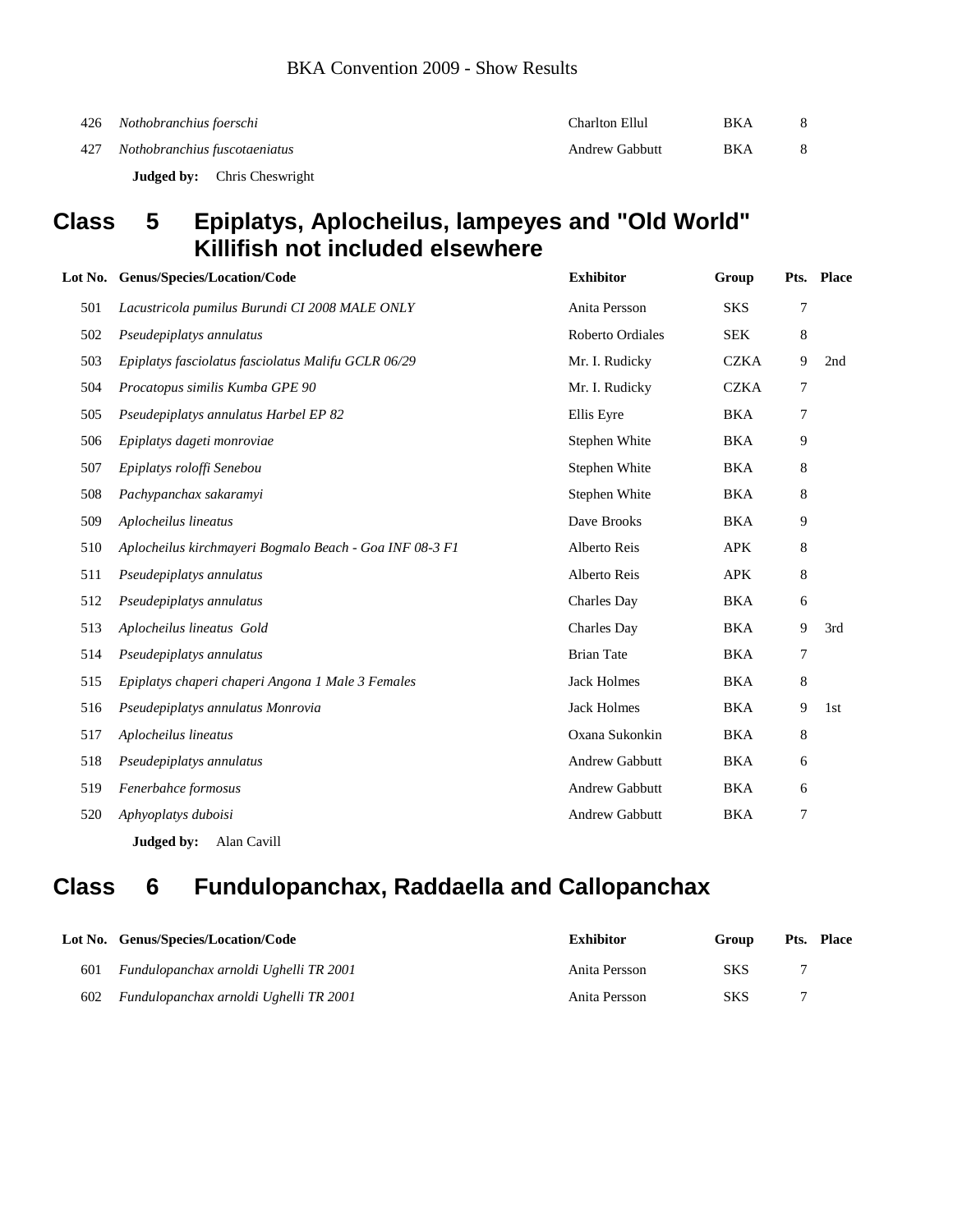| 603 | Fundulopanchax gardneri mamfensis Basua          | Anita Persson      | SKS        | 7            |     |
|-----|--------------------------------------------------|--------------------|------------|--------------|-----|
| 604 | Fundulopanchax gardneri mamfensis Mfuni CSK 95-5 | Anita Persson      | SKS        | 8            |     |
| 605 | Fundulopanchax amieti C89-31                     | Arvid Holst        | SKS        | 8            |     |
| 606 | Fundulopanchax sjoestedti Warri                  | Roger Gladwell     | <b>BKA</b> | 8            |     |
| 607 | Fundulopanchax nigerianus Rayfield               | Roger Gladwell     | <b>BKA</b> | 8            |     |
| 608 | Fundulopanchax nigerianus Makurdi                | Roger Gladwell     | <b>BKA</b> | 9            | 3rd |
| 609 | Fundulopanchax gardneri gardneri Udi             | Roger Gladwell     | <b>BKA</b> | $\,8\,$      |     |
| 610 | Fundulopanchax sjoestedti USA BLUE               | J R Garcia         | <b>SEK</b> | 9            | 2nd |
| 611 | Fundulopanchax gardneri gardneri Nsukka Gold     | Stephen White      | BKA        | 8            |     |
| 612 | Fundulopanchax oeseri                            | Stephen White      | <b>BKA</b> | 8            |     |
| 613 | Fundulopanchax nigerianus Jos Plateau            | Sam Safial         | DKG        | 7            |     |
| 614 | Fundulopanchax gardneri sp. Akwen BLLMC 05-2     | Sam Safial         | <b>DKG</b> | 7            |     |
| 615 | Fundulopanchax gardneri gardneri Lafia           | Ian Glaubes        | BKA        | 6            |     |
| 616 | Fundulopanchax gardneri sp. Gold                 | Dave Brooks        | BKA        | 9            |     |
| 617 | Fundulopanchax sjoestedti                        | Dave Brooks        | BKA        | 7            |     |
| 618 | Fundulopanchax nigerianus P82                    | Alberto Reis       | <b>APK</b> | 8            |     |
| 619 | Fundulopanchax deltaensis 2 females              | Anita Persson      | <b>SKS</b> | $\mathbf{0}$ |     |
| 620 | Fundulopanchax deltaensis WITHDRAWN              | Anita Persson      | SKS        | $\mathbf{0}$ |     |
| 621 | Fundulopanchax sjoestedti Niger Delta            | Sam Safial         | <b>DKG</b> | 7            |     |
| 622 | Fundulopanchax amieti                            | <b>Bob Merritt</b> | BKA        | 8            |     |
| 623 | Fundulopanchax nigerianus Jos Plateau            | <b>Bob Merritt</b> | BKA        | 8            |     |
| 624 | Fundulopanchax gardneri gardneri                 | <b>Brian Tate</b>  | BKA        | 8            |     |
| 625 | Fundulopanchax gardneri gardneri Nsukka          | <b>Brian Tate</b>  | BKA        | 8            |     |
| 626 | Fundulopanchax scheeli                           | <b>Brian Tate</b>  | BKA        | 8            |     |
| 627 | Fundulopanchax gardneri sp. Butatong RIM 2001    | Tom Soper          | BKA        | 7            |     |
| 628 | Fundulopanchax gardneri sp. Butatong RIM 2001    | Tom Soper          | BKA        | 7            |     |
| 629 | Fundulopanchax nigerianus Makurdi                | Peter Riley        | <b>BKA</b> | 7            |     |
| 630 | Fundulopanchax sjoestedti                        | <b>Jack Holmes</b> | BKA        | 9            | 1st |
| 631 | Fundulopanchax nigerianus                        | Oxana Sukonkin     | <b>BKA</b> | 8            |     |
|     | Judged by:<br>Ted Sedman                         |                    |            |              |     |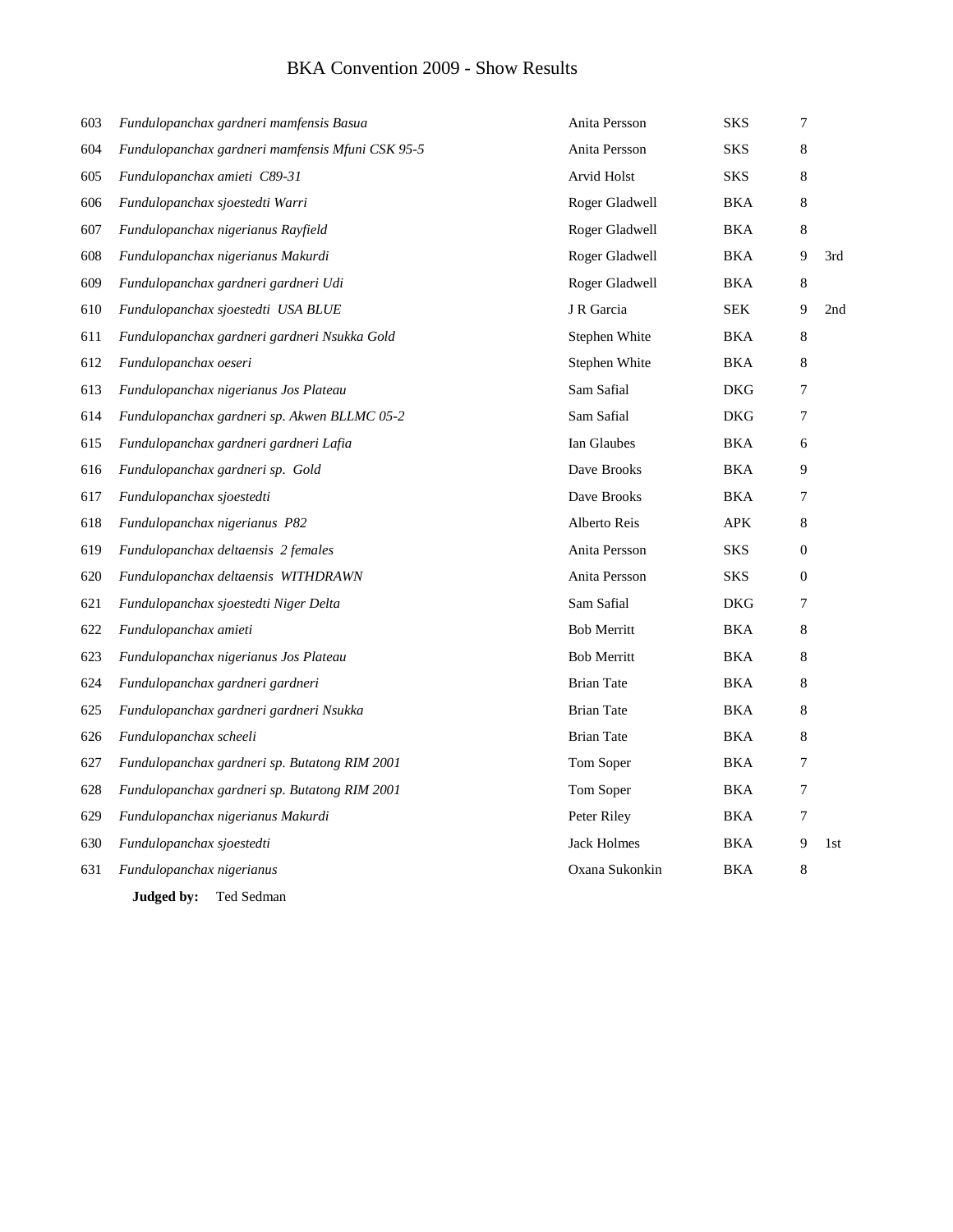## **Class 7 Mesoaphyosemion - except the Calliurum group**

|     | Lot No. Genus/Species/Location/Code           | <b>Exhibitor</b>     | Group       |                  | Pts. Place |
|-----|-----------------------------------------------|----------------------|-------------|------------------|------------|
| 701 | Aphyosemion ogoense                           | <b>Arvid Holst</b>   | <b>SKS</b>  | 7                |            |
| 702 | Aphyosemion pyrophore RPC 1978/18             | Michael Packwood     | <b>BKA</b>  | 7                |            |
| 703 | Aphyosemion christyi HZ 85 WITHDRAWN          | Wim Suijker          | <b>KFN</b>  | $\boldsymbol{0}$ |            |
| 704 | Aphyosemion striatum GEMLCG 07/61             | J L Serrano          | <b>SEK</b>  | 5                |            |
| 705 | Aphyosemion mimbon BBS 99/22                  | J L Serrano          | <b>SEK</b>  | 7                |            |
| 706 | Aphyosemion hera Benguié GJS 00/29            | Jose Enrique Perez   | <b>SEK</b>  | 8                |            |
| 707 | Aphyosemion gabunense GBG 93/30               | Mr. & Mrs. Berounsky | <b>CZKA</b> | 8                |            |
| 708 | Aphyosemion marginatum Benguie 1-2 GJS 00/16  | Mr. & Mrs. Berounsky | <b>CZKA</b> | 9                |            |
| 709 | Aphyosemion louessense RPC 78-33              | Mr. K. Bruckler      | <b>CZKA</b> | 8                |            |
| 710 | Aphyosemion hera                              | Stephen White        | <b>BKA</b>  | 9                | 3rd        |
| 711 | Aphyosemion louessense Malinga JH 212         | Stephen White        | <b>BKA</b>  | 9                |            |
| 712 | Aphyosemion striatum                          | Dave Brooks          | <b>BKA</b>  | 7                |            |
| 713 | Aphyosemion aureum Boudanguila GEB94/9        | <b>Bob Merritt</b>   | <b>BKA</b>  | 8                |            |
| 714 | Aphyosemion hanneloreae hanneloreae GEB 94/20 | <b>Bob Merritt</b>   | <b>BKA</b>  | 9                |            |
| 715 | Aphyosemion herzogi Ayene GEMLBJ 03-30        | <b>Bob Merritt</b>   | <b>BKA</b>  | 9                | 1st        |
| 716 | Aphyosemion ocellatum Sika Sika GJS 00/5 TRIO | <b>Bob Merritt</b>   | <b>BKA</b>  | 8                |            |
| 717 | Aphyosemion pyrophore Komono Yellow           | <b>Bob Merritt</b>   | <b>BKA</b>  | 9                | 2nd        |
| 718 | Aphyosemion pyrophore Komono GEEL RPC82       | <b>Brian Tate</b>    | <b>BKA</b>  | 8                |            |
|     | Chris Cheswright<br>Judged by:                |                      |             |                  |            |

## **Class 8 Small Aphyosemion (not in Group 7), Scriptaphyosemion, and Archiaphyosemion**

|     | Lot No. Genus/Species/Location/Code                    | <b>Exhibitor</b> | Group      | Pts. | Place |
|-----|--------------------------------------------------------|------------------|------------|------|-------|
| 801 | Archiaphyosemion petersi Banco                         | Ove Bangsmark    | <b>SKS</b> |      |       |
| 802 | Scriptaphyosemion chaytori Kamabaï SL93-34 - 2 FEMALES | Ove Bangsmark    | <b>SKS</b> | 7    |       |
| 803 | Scriptaphyosemion geryi Abuko                          | Ove Bangsmark    | <b>SKS</b> | 7    |       |
| 804 | Scriptaphyosemion schmitti Juarzon                     | Ove Bangsmark    | <b>SKS</b> | 8    |       |
| 805 | Aphyosemion bualanum Ntui                              | Michael Packwood | BKA        |      |       |
| 806 | Aphyosemion bualanum Foumban                           | Michael Packwood | <b>BKA</b> | 7    |       |
| 807 | Aphyosemion (chrom.) omega CSK 95/27                   | W H Drake        | <b>BKA</b> | 9    |       |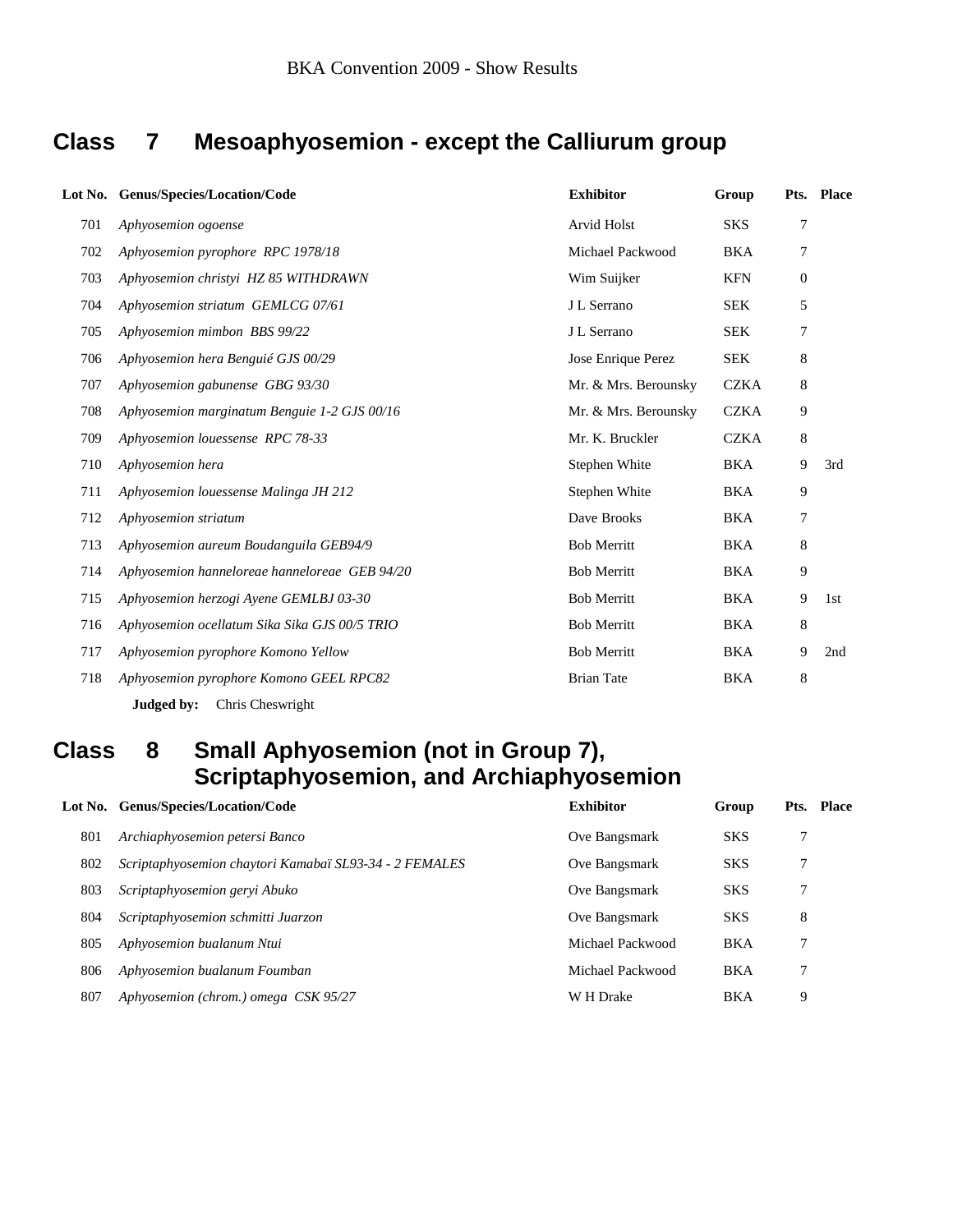| 808 | Aphyosemion poliaki Mile29 HLM99/15                 | W H Drake              | <b>BKA</b>  | 7                |     |
|-----|-----------------------------------------------------|------------------------|-------------|------------------|-----|
| 809 | Aphyosemion sp. Malumbresi Rio Muni GEMLCG 07/50 F1 | W H Drake              | <b>BKA</b>  | 8                |     |
| 810 | Aphyosemion poliaki Mile29 HLM99/15                 | Wim & Yvonne Suijker   | <b>KFN</b>  | 8                |     |
| 811 | Aphyosemion (chrom.) melanogaster JVC 08 MALE ONLY  | Wim & Yvonne Suijker   | <b>KFN</b>  | 7                |     |
| 812 | Aphyosemion sp. aff. polli CI 2004 WITHDRAWN        | Wim Suijker            | <b>KFN</b>  | $\boldsymbol{0}$ |     |
| 813 | Scriptaphyosemion cauveti Kindia                    | Roger Gladwell         | <b>BKA</b>  | 8                |     |
| 814 | Aphyosemion bivittatum CI/05                        | Roberto Ordiales       | <b>SEK</b>  | 8                |     |
| 815 | Aphyosemion congicum Kenge Z82-17                   | J L Serrano            | <b>SEK</b>  | 7                |     |
| 816 | Aphyosemion ahli Cellucam HLM 99/20                 | Jose Enrique Perez     | <b>SEK</b>  | 8                |     |
| 817 | Aphyosemion volcanum Ekondo Titi                    | Mr V. & O. Sedlacek    | <b>CZKA</b> | 9                | 3rd |
| 818 | Aphyosemion celiae celiae Teke CXC 21               | Mr. I. Rudicky         | <b>CZKA</b> | 9                |     |
| 819 | Aphyosemion lamberti GHH 97/11                      | Mr. & Mrs. Berounsky   | <b>CZKA</b> | 7                |     |
| 820 | Scriptaphyosemion geryi Assirik 07/01 F1            | Mr. & Mrs. Berounsky   | <b>CZKA</b> | 7                |     |
| 821 | Aphyosemion australe Gold                           | Stephen White          | <b>BKA</b>  | 9                | 2nd |
| 822 | Aphyosemion bivittatum Fungé                        | Stephen White          | <b>BKA</b>  | 9                |     |
| 823 | Aphyosemion australe Cape Estoril BSWG 97/24        | Michael, Spike Collins | <b>BKA</b>  | 7                |     |
| 824 | Aphyosemion calliurum Akampa Rim                    | Michael, Spike Collins | <b>BKA</b>  | 7                |     |
| 825 | Aphyosemion bitaeniatum Ijebu-Odé                   | Pedro Castelo          | <b>APK</b>  | 9                | 1st |
| 826 | Aphyosemion australe Brown                          | Sam Safial             | <b>DKG</b>  | 6                |     |
| 827 | Aphyosemion bualanum Nanga-Ekoko                    | <b>Steve Davidson</b>  | <b>BKA</b>  | 7                |     |
| 828 | Scriptaphyosemion cauveti Kindia                    | <b>Bob Merritt</b>     | <b>BKA</b>  | 8                |     |
| 829 | Aphyosemion congicum Kenge Z82-17                   | <b>Bob Merritt</b>     | <b>BKA</b>  | 6                |     |
| 830 | Aphyosemion georgiae GAB BBA 90-18                  | <b>Bob Merritt</b>     | <b>BKA</b>  | 6                |     |
| 831 | Aphyosemion bivittatum Fungé                        | <b>Brian Tate</b>      | <b>BKA</b>  | 8                |     |
| 832 | Aphyosemion australe Gold                           | Oxana Sukonkin         | <b>BKA</b>  | 9                |     |
|     |                                                     |                        |             |                  |     |

**Judged by:** Hanne Quested

## **Class 9 Breeders - Bottom Spawners**

|     | Lot No. Genus/Species/Location/Code          | <b>Exhibitor</b> | Group       |   | Pts. Place |
|-----|----------------------------------------------|------------------|-------------|---|------------|
| 901 | Nothobranchius flammicomantis Kisaki         | Andrew Gabbutt   | <b>BKA</b>  | 8 |            |
| 902 | Fundulopanchax avichang Nguba II GEML 00/16  | Mr. I. Rudicky   | <b>CZKA</b> |   |            |
| 903 | Nothobranchius annectens Ruvu River TZN 09/5 | Ellis Eyre       | BKA         | 8 |            |